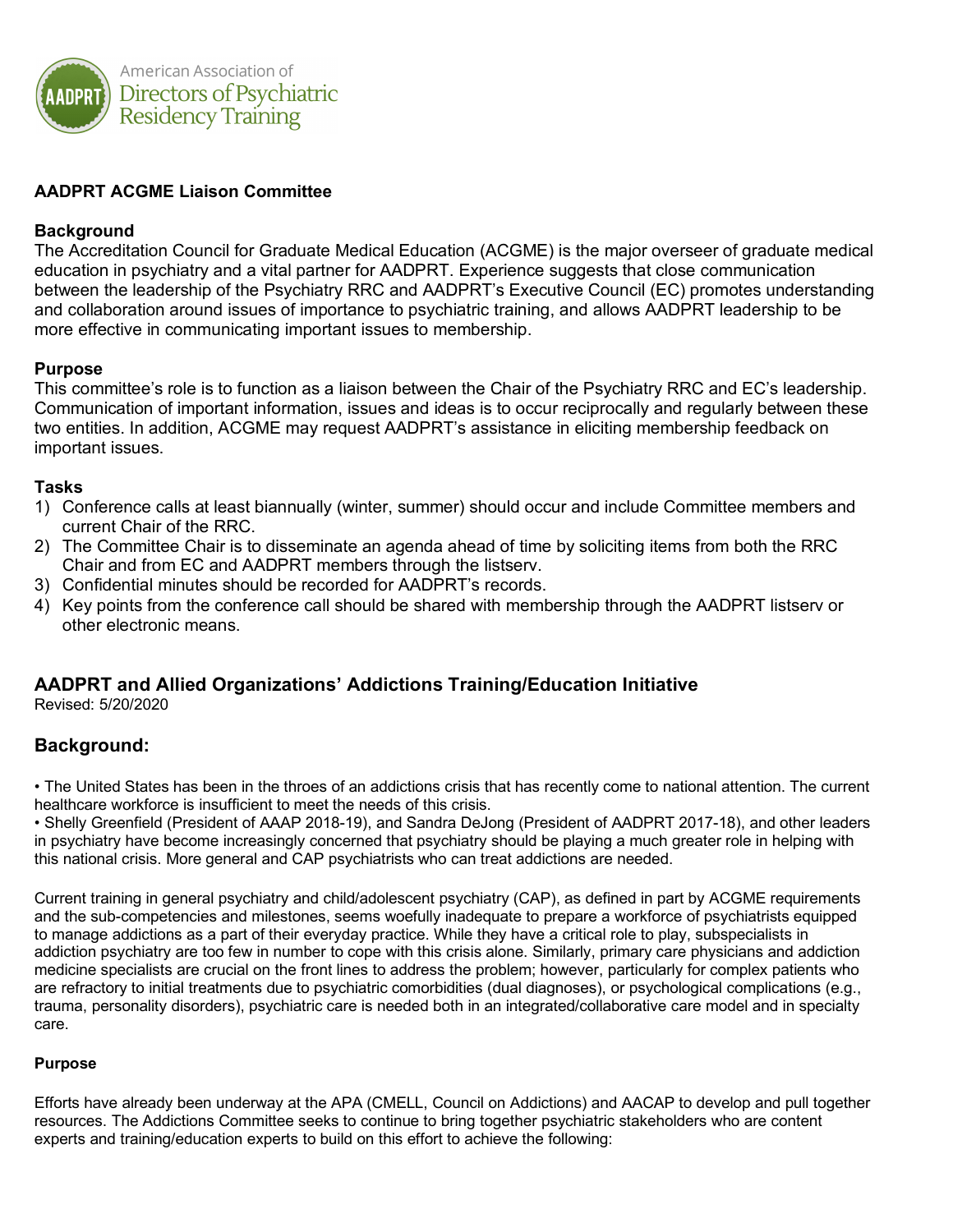

#### **Tasks**

1) Understand the current landscape in addictions training by surveying current trainees and training directors in General Psychiatry and CAP to learn about current training practices. The addictions taskforce performed a needs assessment in 2017 to define gaps in training and identify resources needed to improve their current education and training and addictions. Ongoing assessment of trends in addictions training in psychiatry will be needed.

2) Articulate a new standard for addictions training within general psychiatry residency and CAP fellowship programs by building on existing resources (e.g. APA's 2016 resource documents on addictions education) to:

- a. Suggest revisions to the ACGME General Psychiatry Requirements and the CAP Requirements
- b. Provide ongoing input to ACGME's General Psychiatry Sub-competencies and their component Milestones and the CAP Sub-competencies and their component Milestones and their implementation with respect to addictions training
- c. Develop a model curriculum for addictions training that represents a synthesis of content and training expertise

3) Work with allied organizations (APA [including CMELL and the Council on Addictions], AAAP, AACAP, and ADMSEP) to continue to develop resources on addictions. Other psychiatric fellowships are to be informed of this effort and invited to participate since they are likely to feel a downstream effect of this initiative.

4) Provide ways for training directors and other teachers in psychiatry to:

- a. Learn about existing resources on addictions and how to access and apply them, including the model curriculum described above
- b. Have virtual and in-person access to addictions experts for their training programs
- c. Learn how to develop didactics on addictions
- d. Learn how to develop successful clinical experiences in addictions
- e. Learn what pedagogical tools to mobilize to enhance learning about addictions in adult learners

#### **Brief summary of component's charge**

The addictions taskforce was established by Sandra DeJong at the 2017 AADPRT Annual Meeting with the aim of improving addictions training in psychiatry by providing more resources to training directors. The goal of this taskforce was to lead the efforts to use the expertise of allied organizations including the APA, American Association of Addictions Psychiatry, AACAP, and ADMSEP, and develop resources on additions for training directors. In 2020, AADPRT's Executive Committee approved the creation of the standing Addictions Committee to continue to collaborate with other organizations and lead the efforts in improving addictions training in psychiatry.

#### **AADPRT Assessment Committee**

#### **Background**

Assessment is a critical part of education in general and of psychiatry residency training specifically. It is fundamental to ACGME's New Accreditation System that emphasizes demonstration of skill rather than time spent in a training activity as the prime measure of competency. Recently, AADPRT has had taskforces on General Psychiatry Milestones Assessment, Child/Adolescent Psychiatry Milestones Assessment, and Entrustable Professional Activities (EPA). Important questions in psychiatric education rely on the ability to perform accurate assessments. How do we best assess: a medical student's readiness to start residency; a psychiatric resident's sub-competency level; whether and when a resident should transfer into Child/Adolescent Psychiatry Fellowship; whether and when a resident can progress from direct to indirect supervision; non-skill-based capacities such as empathy or professionalism?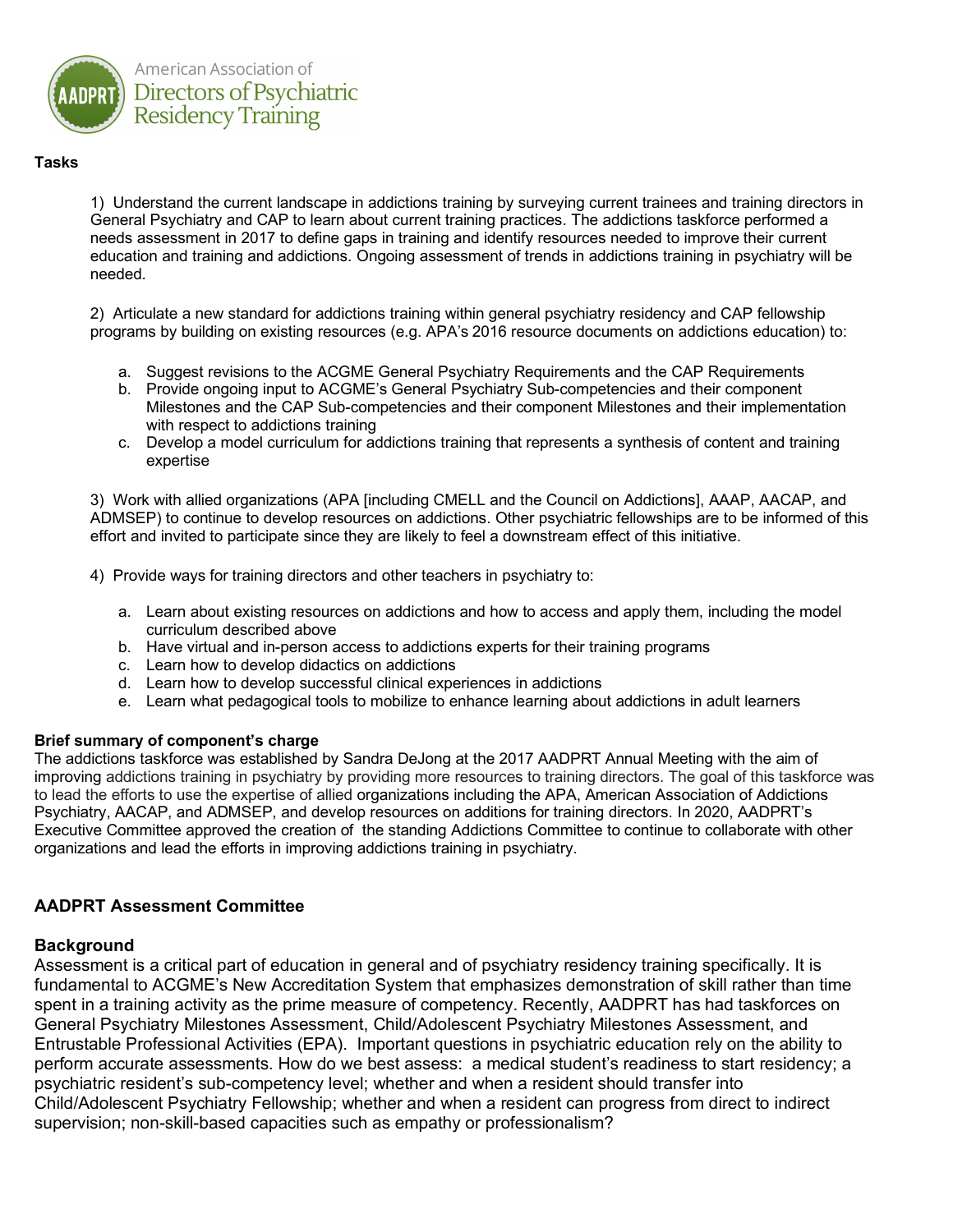

# **Purpose**

This committee's role is to function as a resource on all aspects of assessment for AADPRT committees and members and as a liaison with allied organizations focused on assessment including, but not limited to, ACGME, ABPN, USMLE and the PRITE and Child PRITE Editors.

## **Tasks**

- 1) Collect, assess, and disseminate on AADPRT's website assessment tools that may be useful to members (along the model of the Curriculum Committee).
- 2) Author white papers and position statements on topics of assessment to serve as guidance to AADPRT members and affiliated organizations such as ACGME and ABPN.
- 3) Provide educational workshops on various aspects of assessment, including innovative methods.
- 4) Liaison with other AADPRT components on issues of assessment (e.g. PGY4 Taskforce, ACGME Liaison Committee, Psychotherapy Committee, Child Caucus, etc.)
- 5) Work with affiliated organizations that focus on assessment (USMLE, ABPN, American College of Psychiatrists [PRITE and Child PRITE]) to help program directors understand current methods of assessment and to serve as a liaison between AADPRT and these organizations to facilitate understanding of and bidirectional feedback about these assessments and their results.

# **AADPRT Child and Adolescent Psychiatry Caucus**

#### **Background**

Program Directors of child and adolescent psychiatry fellowships perform tasks and face challenges that are distinct from their colleagues in Psychiatry residency education. The Child and Adolescent Psychiatry Caucus was formed to allow CAP PDs a forum for discussion of issues in child and adolescent psychiatry fellowship training. The CAP Caucus has been particularly active around establishing harmonious relationships among program directors related to recruitment into fellowship and the NRMP Match.

#### **Purpose**

This caucus's role is to serve Child and Adolescent Psychiatry (CAP) training directors and improve training in Child and Adolescent Psychiatry. The CAP Caucus does this by facilitating and promoting communication and collaboration among child & adolescent psychiatry training directors and by enabling CAP Caucus members' collaboration with relevant educational groups (AACAP, APA, ADMSEP, AAP). The Caucus also seeks to develop, identify and promote useful and appropriate educational/program material for child & adolescent psychiatry fellowship programs. Special attention is paid to helping CAP program directors with issues related to the NRMP Match and recruitment of general psychiatry residents into CAP fellowships.

- 1) Serve as a member of the AADPRT Executive Committee
- 2) Gather input from the CAP Caucus members on challenges they are facing with their fellowship programs, including recruitment, accreditation, program requirements, and curriculum. Input can come during the annual meeting or via email/ other informal communication.
- 3) Inform CAP PDs, both at the annual meeting and through other means (ie the listserve) about actions by EC, AACAP, ACGME, and other agencies whose decisions affect CAP program directors and fellowship programs.
- 4) Organize the session(s) in which the CAP Caucus meets at AADPRT Annual Meeting
- 5) Advocate for content at the annual meeting that serves the needs of CAP program directors
- 6) Serve as a liaison to the AACAP Training and Education Committee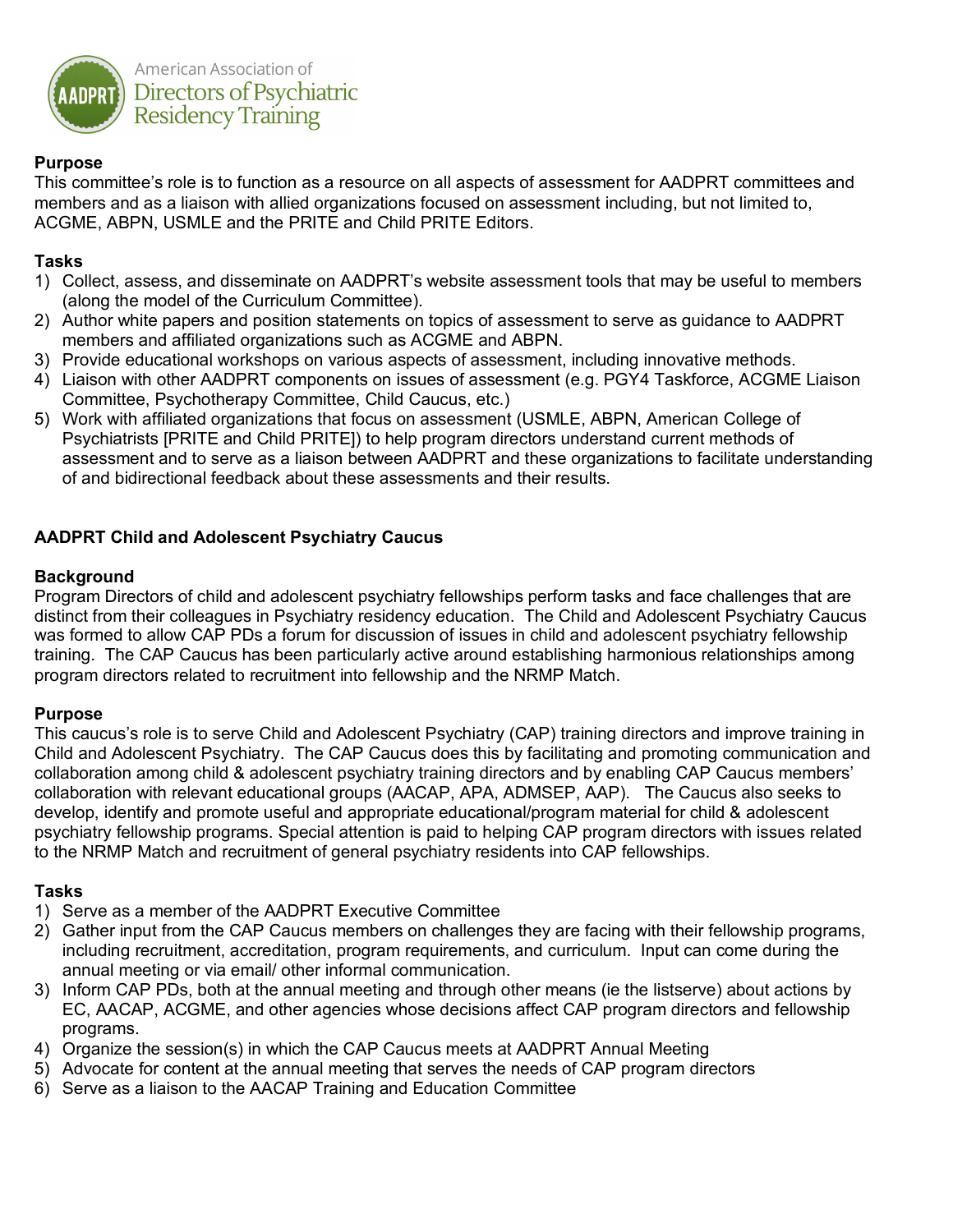

# **AADPRT Combined Training Caucus**

# **Background**

The combined training caucus was established in the late 1990's as place for combined training directors to discuss issues related to recruitment. In 2009-2010, the ABPN established a moratorium on the approval of new combined programs. Yet graduates from combined training in psychiatry/medicine, psychiatry/family practice, psychiatry/neurology, and "triple board" psychiatry/pediatrics/child psychiatry are uniquely qualified for certain roles at the interface of psychiatry and other specialties, and combined programs tend to attract highly qualified applicants with missions to provide either certain types of service or to serve special populations. Combined graduates also have valuable roles in academic medicine, serving as bridges between academic departments, and are well positioned to help shape models of integrated care delivery. An AADPRT presidential task force on combined training was established in 2010 to advocate for the lifting of the moratorium and demonstrating the value of these programs. The task force was sunset once the mission was accomplished but the caucus became a venue to discuss the common issues faced by combined training programs.

#### **Purpose**

The combined training caucus is a venue for the discussion of issues that combined programs share recruitment, advocacy, interaction with stakeholder organizations, and the sharing of best practices.

#### **Tasks**

- 1) Provide a forum for discussion during the AADPRT annual meeting
- 2) Interact with the ABPN Alternative Pathways Committee
- 3) Advocate as needed with national organizations including APA, AACAP, AMP, APM, ACGME and professional organizations in other partner specialties
- 4) Assist in the identification and development of some of the distinctive characteristics and competencies of combined training programs and their graduates, that arise through the simultaneous training experience in two specialties and the unique positions they occupy between specialties

#### **AADPRT Consultants on GME Finances and Governmental Affairs**

#### **Background**

The majority of graduate medical education is funded by Medicare, and a not insignificant amount comes from the Department of Veterans Affairs. Changes to funding at the federal level can have major effects on Psychiatry residency programs and their sponsoring institutions. New funding opportunities occasionally arise, such as funds available through the Affordable Care Act. Furthermore, legislative and regulatory changes that affect the health care system in general (e.g., Medicare's move towards payment based on outcomes) may also affect GME in particular.

#### **Purpose**

It is important for program directors to be aware of funding, legislative, and regulatory issues that may impact GME. This team convenes internal experts in these areas and helps educate members about these topics.

- 1) The Caucus will meet at the Annual Meeting and may elect to meet by phone in the interim.
- 2) The Chair of this Caucus will be asked to present periodic updates to the Executive Council.
- 3) The Chair will also be asked to update our membership on important developments in GME financing and Federal legislative or regulatory changes of relevance to GME.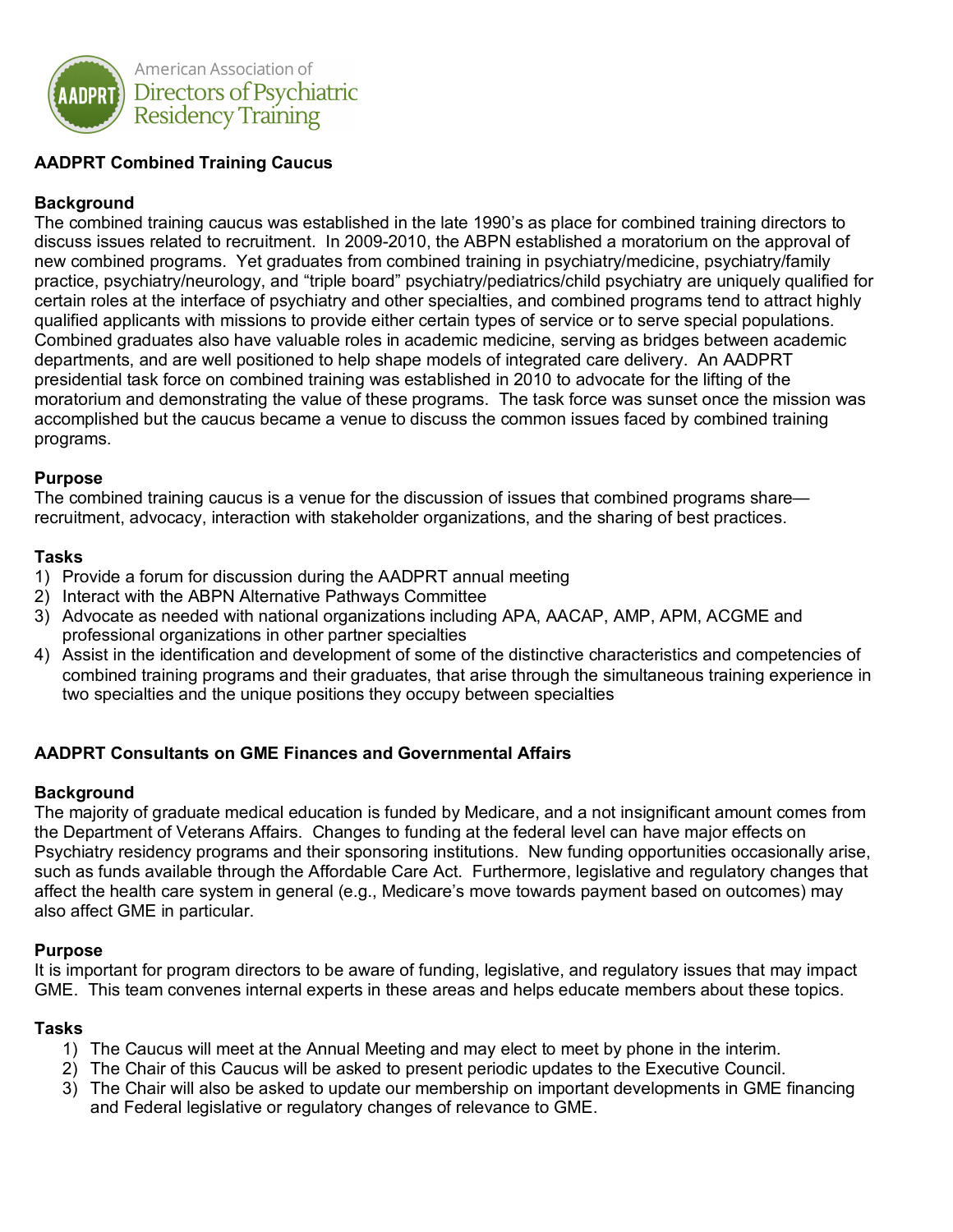

# **AADPRT Curriculum Committee**

# **Background**

Curriculum development can be a daunting task for programs and their faculty. For smaller programs and institutions that may not have the breadth and depth of expertise to teach the full spectrum of topics per the ACGME/RRC requirements, having access to curricular resources is critical. Larger programs may struggle to teach every required topic on an ongoing basis, especially as faculty makeup or availability may fluctuate thereby necessitating their access to these materials. As new/junior faculty come on board, they need to develop their teaching skills. Having model curricula and experienced mentors to assist and guide them can be extremely helpful.

## **Purpose**

This committee's role is to encourage AADPRT members to share curricula that they have developed for the benefit of our academic psychiatry and residency training community.

## **Tasks**

- 1) Provide peer review, feedback, and approval of high quality curricula for dissemination.
- 2) Oversee and manage AADPRT educational resources.
- 3) Communicate regularly with the membership on available curricular resources.
- 4) Mentor, train, and provide encouragement to faculty members and Ginsberg fellows in curriculum development.
- 5) Liaison with other affiliated organizations such as APA and ABPN on educational projects of mutual interest.

# **AADPRT Development Committee**

#### **Background**

The development committee was created to solicit and channel donations to AADPRT. It seeks to identify funding sources to support the activities of the organization, in particular at the Annual Meeting. The Committee also develops policies to minimize the conflict of interest that may arise from such arrangements, as well as possible conflicts of interest among the leadership of the organization.

#### **Purpose**

To solicit and coordinate donations to AADPRT to help fund fellowships and awards.

#### **Tasks**

- 1) Work with the AADPRT EC to find ways to encourage donations to AADPRT from a variety of sources
- 2) Work with the Executive Director to solicit donations from members
- 3) Determine any conflicts of interest for donors and AADPRT and discuss these with EC
- 4) Develop new avenues for giving

#### **AADPRT Diversity and Inclusion Committee**

#### **Background**

The ACGME describes "a substantive deficiency in preparing residents and fellows to identify and address disparities in health care" (1). Key mechanisms to reverse this deficiency include attending to increasing diversity among our workforce, attending to issues of diversity in our training programs and recognizing the biases that both inherently sabotage trainees who come from underrepresented groups and the provision of adequate health care to minority and marginalized groups. The ACGME will be evaluating education and clinical site initiatives within institutions regarding reducing such disparities through the Clinical Learning Environment Review (CLER) process.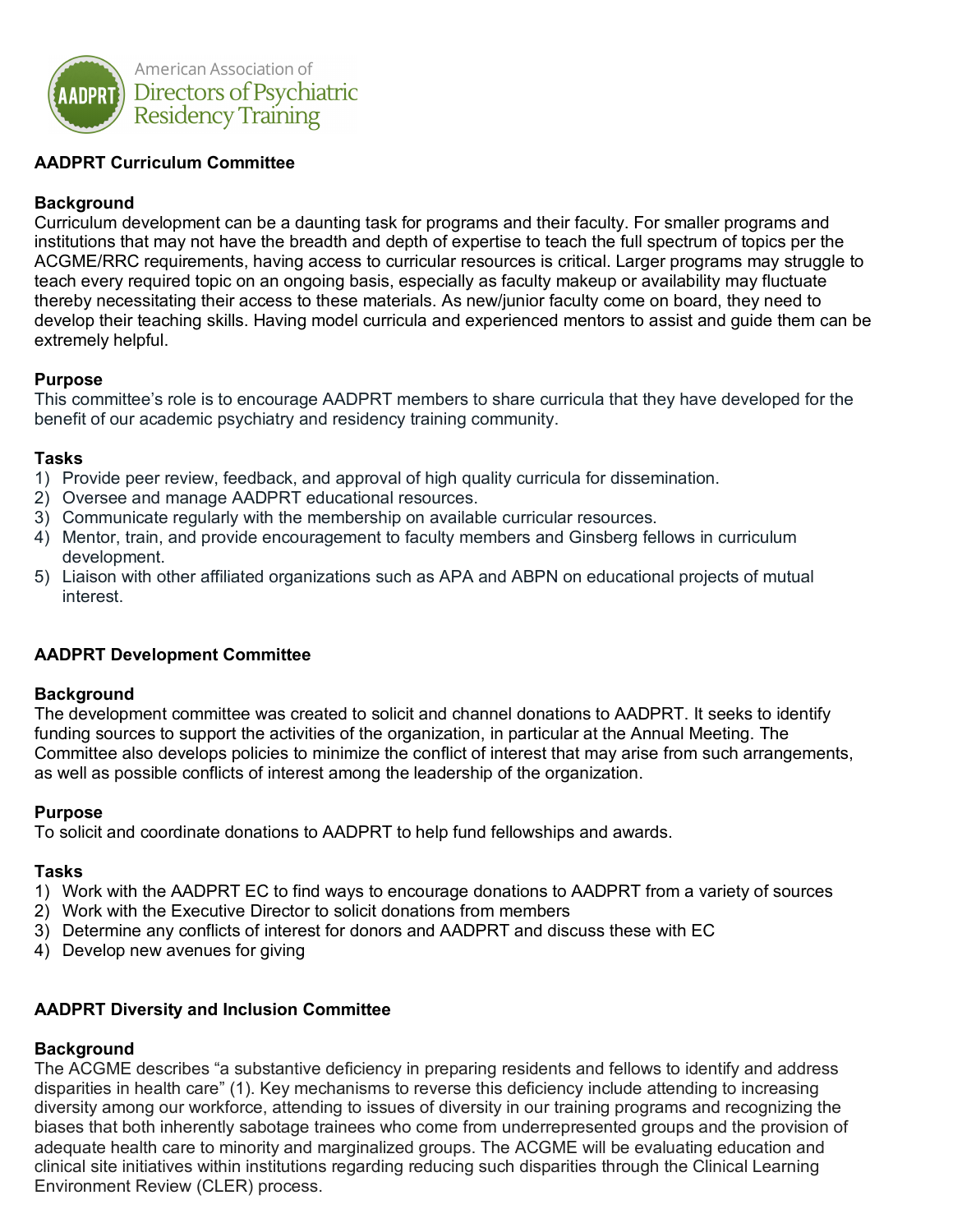

Graduate medical education must be a part of the solution in developing a more diverse physician workforce and equalizing the maldistribution and disparities in health care. Such efforts may involve engaging in ongoing systematic and focused efforts to attract and retain residents from demographically diverse backgrounds, training residents in culturally competent care, and educating faculty about their own biases toward both patients and trainees.

## **Purpose**

Future psychiatrists will be best prepared to practice if they are trained in an environment embracing diversity. This committee will provide AADPRT with a venue for ongoing education regarding diversity, a clearinghouse for educational materials about diversity, and representation within the leadership of the organization to advocate for issues about diversity and health disparities. The committee may partner with similar committees already in existence in a number of our allied organizations, including APA. The committee may also work in concert with other AADPRT Committees (i.e., recruitment, curriculum) in order to accomplish its mission.

#### **Tasks**

- 1) To develop trainings for the membership on issues regarding diversity for the annual meeting
- 2) To disseminate best practices regarding diversity in recruitment and retention
- 3) To develop, and/or solicit and evaluate curricular materials for training in cultural psychiatry to disseminate to the membership
- 4) To develop, solicit and evaluate best practices regarding teaching residents how to identify and address health care disparities and educate them about the social determinants of health
- 5) To assess the demographics of psychiatry residents and faculty in training programs vs. the general population
- 6) To advocate for issues regarding diversity on the executive council
- 7) To interface with the recruitment committee and the IMG caucus regarding common issues

# **AADPRT Information Management Committee**

#### **Background**

Information and the management of information are the keys to an effective organization. The AADPRT organization relies upon several communication strategies including e-mail, listserv, and the website. One of the major resources for AAPDRT membership is the website, and in particular, the Virtual Training Office. The VTO is a repository of numerous tools for residency program directors and administrators, created by its members to help one another with example policies, teaching materials, and other resources. In addition, the website also has handouts and presentation summaries of the plenary and workshop sessions at the AADPRT annual meetings which are a rich resource of information regarding ACGME and ABPN program requirements, evaluation methodologies, and technologies used in teaching.

#### **Purpose**

This committee's role is to function as a resource with regards to organization of the website, spearheading changes in response to membership needs, and determining the appropriate use of communication tools.

- 1) Monitor the use of the AADPRT Listserv to ensure adherence to Listserv guidelines
- 2) Liaise with AADPRT leadership, committees, caucuses, task forces, regional representatives, and membership with regards to their information management needs
- 3) Review content to be hosted on the AADPRT website to determine the most effective mechanism for storage, retrieval, and dissemination
- 4) Review the organization of the AADPRT website to improve upon access to materials by membership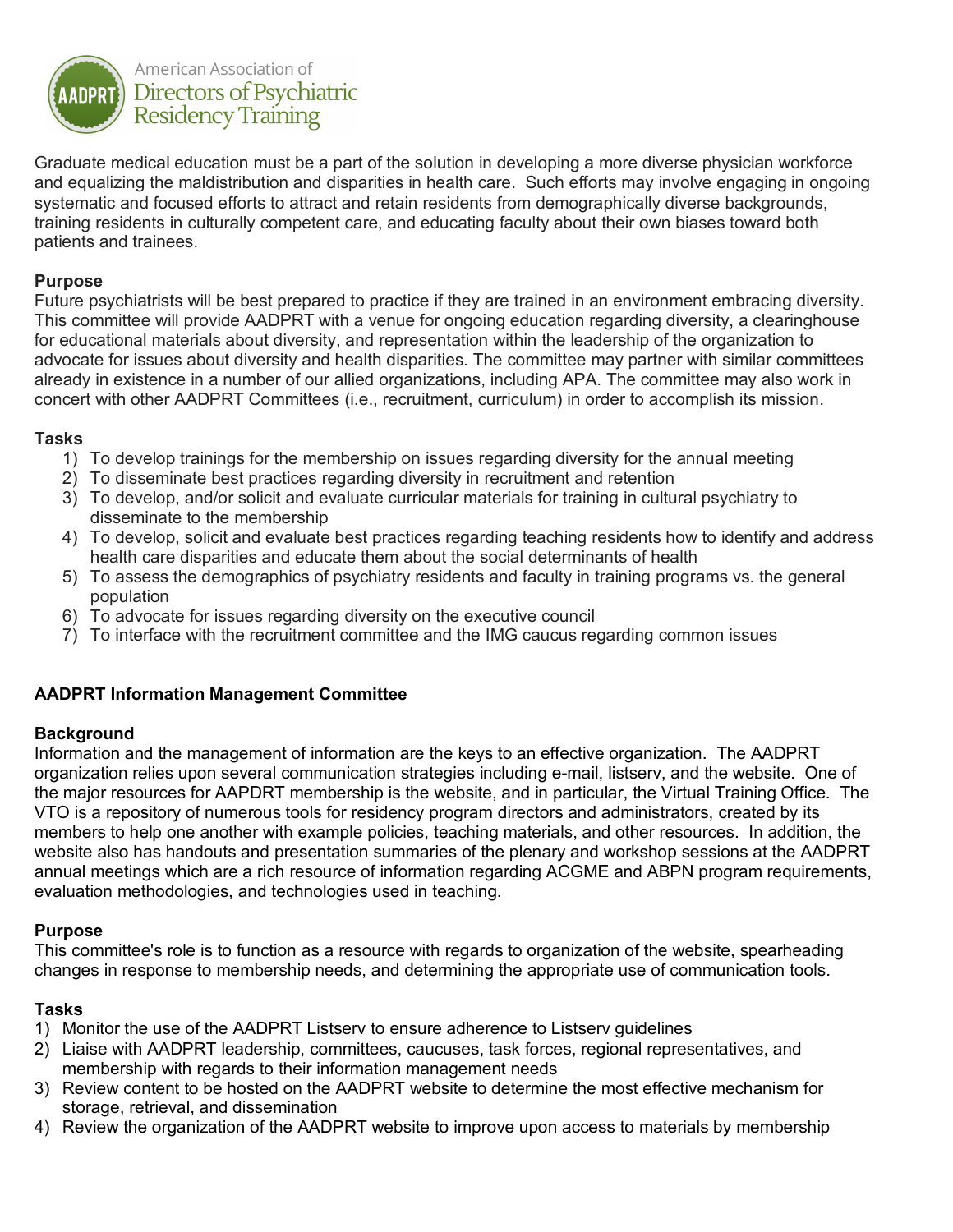

# **AADPRT IMG Caucus**

## **Background**

Psychiatry has always embodied diversity. International Medical Graduates constitute an essential core of the psychiatric workforce, with a significant number providing medical and psychiatric care in the medically underserved areas. The increase in immigration and diverse populations in America has further called for psychiatrists from diverse backgrounds.

#### **Purpose**

The caucus is charged to help training directors understand the complex world of International Medical Graduates (IMGs) and highlight the accomplishments of, and challenges related to, IMGs. The AADPRT IMG Caucus was formed to support members who are, but not limited to, IMG Program Directors, Associate PDs, and residents/fellows.

#### **Tasks**

- 1) We will continue to explore the impact of immigration changes on program directors and trainees.
- 2) We support/liaise with AADPRT leadership, and community for any IMG issues the association is faced with.
- 3) The caucus also promotes outstanding achievements of IMG residents with its support for the Nyapati Rao MD and Francis Lu MD IMG Fellowship Award.

#### **AADPRT Membership Committee**

#### **Background**

AADPRT is a large and growing organization with an expanding membership. Members have diverse needs that they would like the organization to serve. Historically, the Membership Committee Co-Chairs have included one Psychiatry Residency Program Director and one Child and Adolescent Psychiatry Fellowship Program Director. The Co-Chairs collaborate extensively with the Executive Council, Steering Committee, and Executive Director.

#### **Purpose**

This committee's role is to serve members and their needs. Committee members are responsible for welcoming new and existing members to AADPRT and discerning the ways that AADPRT can better meet the needs of its membership. This committee also facilitates smooth processes for member registration and payment of dues.

- 1) Planning and managing the Annual Meeting New Training Directors' Symposium and organizing the Break-Out Groups which follow
- 2) Maintaining the AADPRT Manual and Training Director Calendar
- 3) Maintaining the Mentorship program—soliciting mentors, soliciting mentees, and matching them appropriately
- 4) Facilitating registration of new members and the renewal of current members by monitoring the web-based registration system and interfacing between members and the Executive Director.
- 5) Facilitating the timely payment of member dues (email blasts and reminders/ requests to individual members who have not yet registered)
- 6) Clarifying categories of membership, benefits and dues for each category, and making sure this information is clearly stated on the website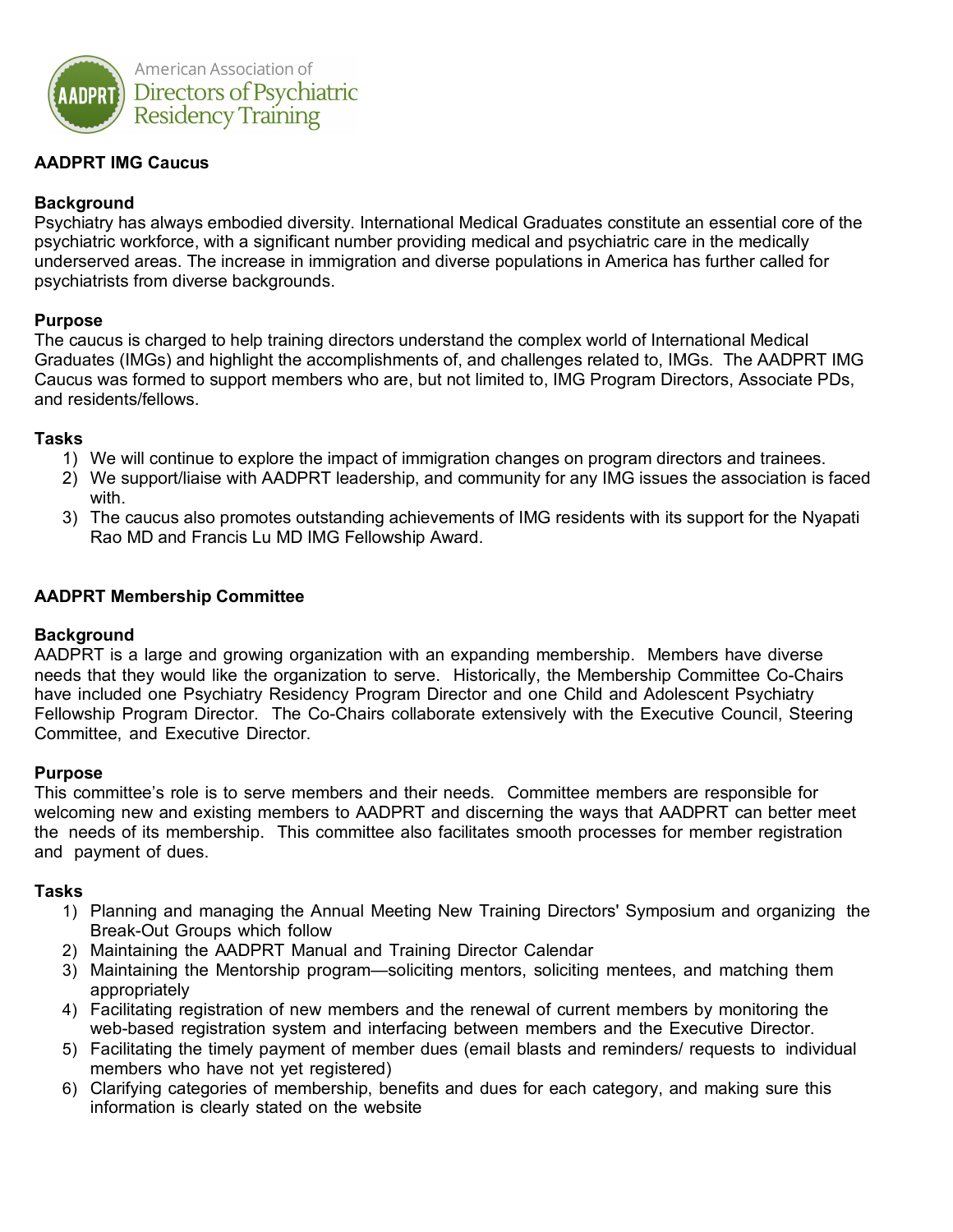

## **AADPRT Neuroscience Education Committee**

## **Background**

Psychiatry is in the midst of a paradigm shift. The diseases we treat are increasingly understood in terms of the complex interactions between genetic and environmental factors and the ways in which each contribute to the development and ongoing regulation of neural circuitry. Yet in many residency programs, neuroscience remains peripheral if not largely ignored. This is an enormous practice gap: despite the central role that neuroscience is poised to assume in psychiatry, we continue to under-represent training for this essential perspective on our work.

#### **Purpose**

This committee's role is to inform the planning of the annual BRAIN conference (in conjunction with the conference Co-Chairs) and to develop shared curriculum resources for teaching neuroscience in psychiatry

#### **Tasks**

- 1) Work with AADPRT SC to financially plan for the annual BRAIN conference;
- 2) Survey PD's needs and interest in neuroscience teaching resources;
- 3) Create on-line, classroom, and self-study resources for teaching neuroscience in psychiatry and providing faculty development workshops to facilitate implementation and dissemination;
- 4) Assess outcomes of educational initiatives.

## **AADPRT Program Committee**

#### **Background**

The AADPRT Annual Meeting provides a venue for those overseeing residency and fellowship training in psychiatry to share ideas about new trends and emerging priorities in medical education and psychiatry. The meeting provides an update regarding the latest training requirements set by the American Board of Psychiatry and Neurology (ABPN) and the Residency Review Committee (RRC) for Psychiatry and an opportunity for programs to share strategies for meeting an evolving set of national regulations. Attendees also have an opportunity to connect with colleagues and enhance their own professional development. The meeting offers resources and support for training directors, associate training directors, program administrators, and other teaching faculty in achieving our shared mission "to promote excellence in the education and training of future psychiatrists."

#### **Purpose**

Under the leadership of the Program-Chair, the Program Committee's role is to plan the Annual Meeting of AADPRT in collaboration with the Executive Director and President of AADPRT.

- 1) The Program Chair performs a site-visit and confirm logistics of the meeting in collaboration with the Executive Director.
- 2) Finalize the overall schedule for the meeting.
- 3) In collaboration with the Executive Director, complete the application for Continuing Medical Education (CME) for the annual meeting.
- 4) Review and approve (or decline) all exhibitor applications.
- 5) Review and select workshops for the meeting and assign timeslots.
- 6) Review and select posters for the meeting and assign poster locations.
- 7) Finalize the program evaluation survey and CME calculation for attendees.
- 8) Select speakers for plenaries and larger meeting programming.
- 9) Review and summarize results from the program evaluation survey for the EC.
- 10) Develop and support additional initiatives as warranted (for example Networking Dinners and the Whova app both initiated with the 2018 meeting).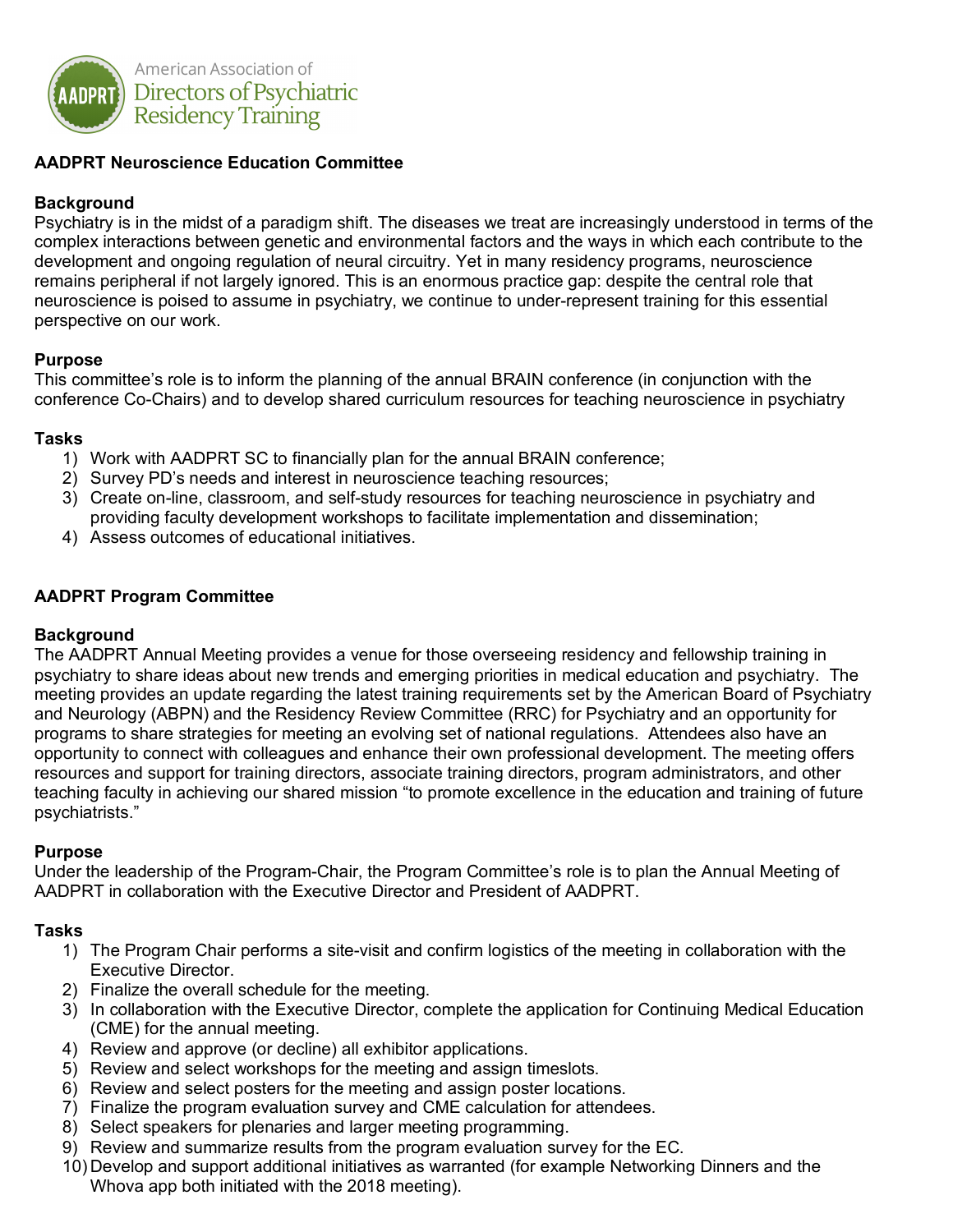

# **AADPRT Psychotherapy Committee**

## **Background**

All psychiatrists should be competent in a variety of forms of psychotherapy. An in-depth understanding of patients' mental life enhances a psychiatrist's ability to develop and manage the therapeutic alliance, conceptualize complex presentations and provide the comprehensive care that is required by people suffering from mental illness. A solid grounding in psychotherapy enhances every aspect of the psychiatrist's interactions with patients. Many psychiatry residencies, however, have limited psychotherapy training resources or have faculty members with limited experience in training and supervising psychotherapy skills.

## **Purpose**

The Psychotherapy Committee seeks to create and disseminate information, training materials, and assessment tools to support psychotherapy training in residency programs. The Committee wants to continually remind AADPRT and its members of the importance of psychotherapy training and practice and to constantly promote the use of psychotherapy in all aspects of psychiatry.

#### **Tasks**

- 1) Collect and disseminate best practices for training and assessing psychotherapy
- 2) Create workshops and posters for the AADPRT Annual Meeting promoting psychotherapy training
- 3) Promote the provision of psychotherapy by psychiatrists in the community

## **AADPRT Recruitment Committee**

#### **Background**

Recruitment of students and physicians into the field of psychiatry and its subspecialties is a critical role of program directors. Recruitment is vital to developing and sustaining the workforce of psychiatrists. Finally, recruitment represents a substantial amount of the time and efforts of program directors each year across the country.

#### **Purpose**

The purpose of the AADPRT Recruitment Committee is to support and educate members on salient topics related to recruitment of individuals into careers in psychiatry. Critical topics include key pragmatic annual recruitment strategies such as application screening and running an interview day, subspecialty recruitment, and recruitment of a diverse workforce.

- 1) Collect, assess, and disseminate on AADPRT's website recruitment tools that may be useful to members.
- 2) Provide educational workshops on various aspects of recruitment.
- 3) Respond to member concerns and interests related to recruitment through monitoring of listserv discussions, surveys, and the annual open committee meeting.
- 4) Author papers, publications and position statements on topics of recruitment to serve as guidance to AADPRT members and affiliated organizations.
- 5) Liaison with other AADPRT components on issues of recruitment (e.g. Subspecialty Caucus, Match Consultants, Child Caucus, etc.).
- 6) Liaison with allied organizations (e.g. APA, ADMSEP, etc.) to address common recruitment issues and to co-present at relevant meetings.
- 7) Monitor recruitment data available through AAMC, AMA, and NRMP.
- 8) Advocate for resources that would support programs and program directors in obtaining resources for recruitment.
- 9) Provide advice to AADPRT leadership about significant changes in recruitment requirements or procedures, trends in recruitment data, and recommended AADPRT responses or action.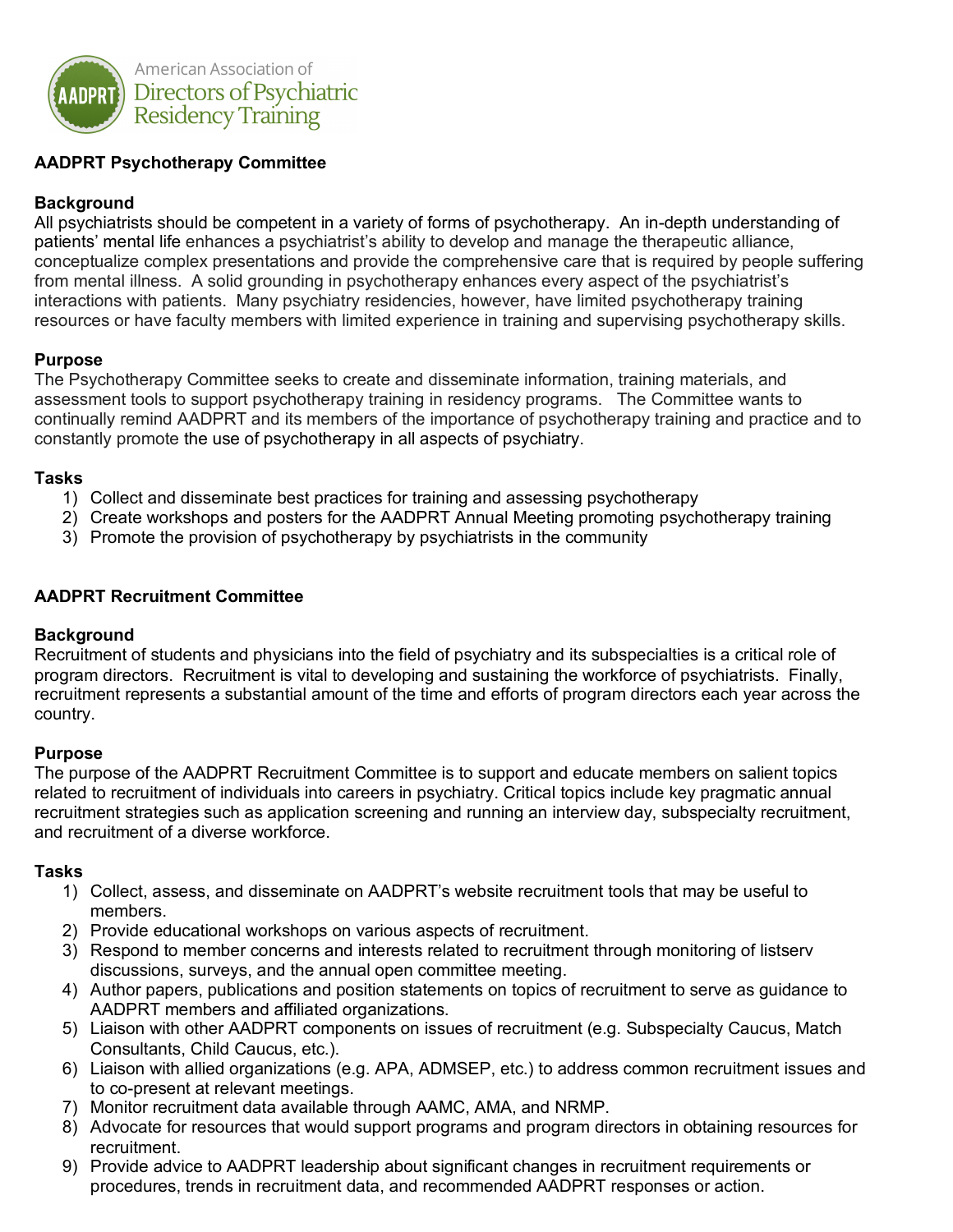

## **AADPRT Regional Representative Committee**

#### **Background**

Frequent and transparent communication is essential to the healthy operation of hierarchical institutions because it improves the trust and morale of members and helps leadership focus their efforts on shared goals. Large organizations such as AADPRT need a mechanism to transmit opinions, concerns, and suggestions up the hierarchy as well as to facilitate the flow of information from leadership to the membership. A committee of members elected from each region of AADPRT provides the necessary liaison group to serve this function.

#### **Purpose**

The regional representative committee provides a channel of communication between individual training programs and the AADPRT executive council (EC). Throughout the year, regional representatives communicate through a series of conference calls facilitated by the committee chair, and periodically communicate with membership through their regional listservs. The committee may also develop a project for the year, depending on interest. The regional chair, in his/her role on the Executive Council, provides reports to the EC on committee discussions, projects, and membership concerns raised during the year. During the annual meeting, regional representatives facilitate information exchanges within regional caucuses, and between their caucus and the Executive Council. In addition, regional representatives chair, co-chair, and sit on two award committees: the Ginsberg Fellowship Award and the Poster Award Committee.

#### **Tasks**

- 1) Enhance bottom-up communication from membership to EC and top-down communication, as requested, from the EC.
- 2) Enhance effectiveness of regional caucuses at the annual meeting.
- 3) Select 5 regional Ginsberg Fellowship Awardees each year
- 4) Select 1 winner and 1 runner-up to the Annual Poster Competition each year

#### **AADPRT Subspecialty Caucus**

#### **Background**

AADPRT is a large and growing organization that includes program directors from both general psychiatry training programs and fellowship programs. Members have diverse needs that they would like the organization to serve. The Chair of the Subspecialty Caucus is a program director for a forensic, geriatric, addictions, or consultation-liaison psychiatry fellowship program. The Chair serves on the AADPRT Executive Committee and represents the needs of the Subspecialty Caucus to the Executive Council, Steering Committee, and Executive Director.

#### **Purpose**

This group's role is to represent the needs of the subspecialty programs listed above. The caucus members liaison with subspecialty organizations and represent the opinions of fellowship directors from those organizations. The caucus also monitors trends in subspecialty applications and helps with recruitment to the specialties.

- 1) Provide a forum for fellowship program directors to interface and share thoughts
- 2) Represent the interests of fellowship programs regarding ABPN regulations
- 3) Liaison with subspecialty organizations as a means of gathering and disseminating information pertinent to subspecialty training
- 4) Monitor trends in subspecialty applications
- 5) Coordinate with the Recruitment Committee to present suggestions directly pertinent to subspecialty programs
- 6) Provide representation on the Executive Committee